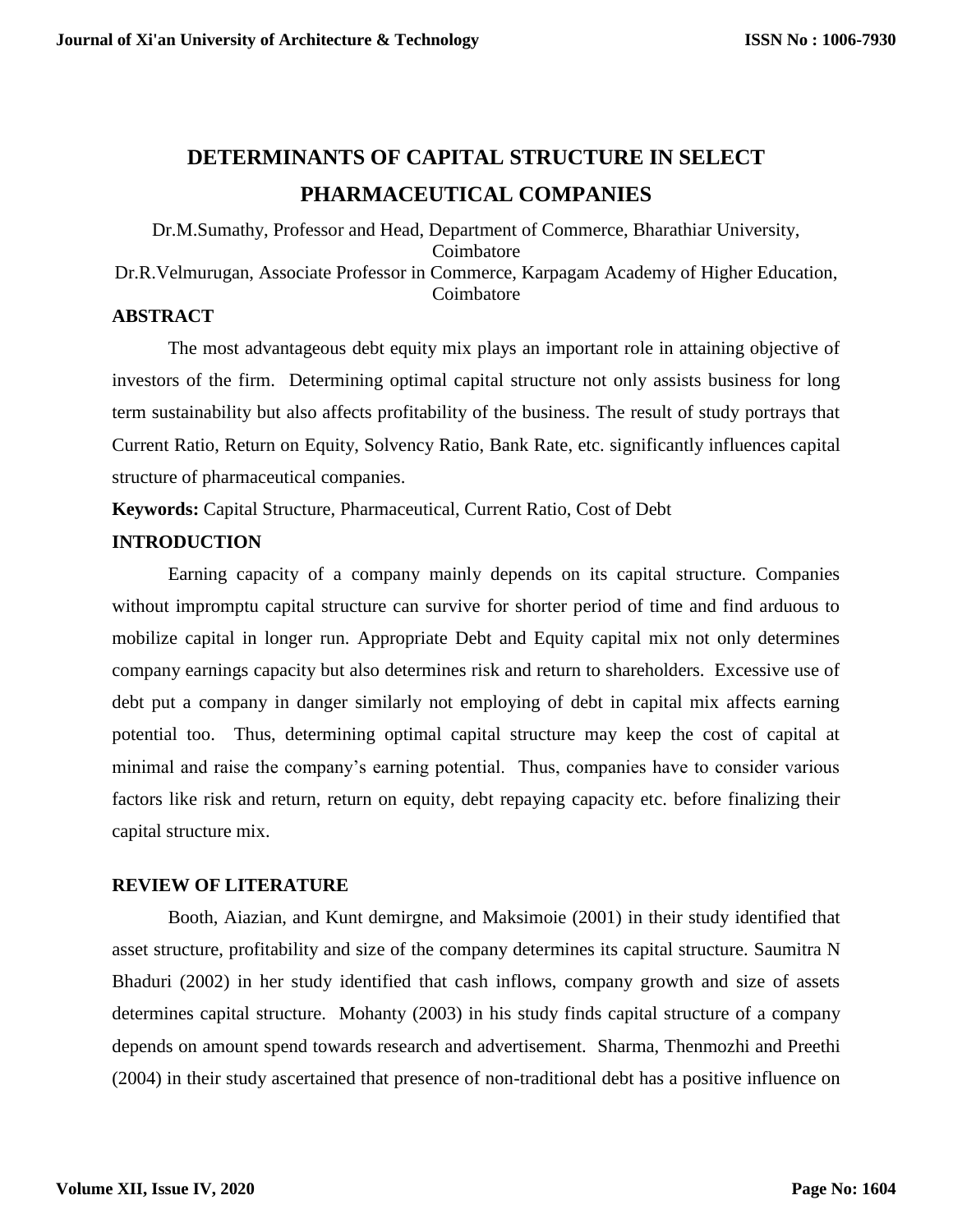financial leverage. Hanjoon Kim, Paul D Berger (2008) in their study finds capital structure of a company depends on its profitability. Godfred A. et al. (2009) in their study finds that profitability, tangibility, dividend payout ratio and volatility of earnings determines a company's capital structure. Ayesha Mazhar and Mohamed Nasr (2011) in their study observed that capital structure of a company is associated with tax rate, company size and company growth. Wafaa Sbeti and Imad Moosa (2012) in their study pointed out leverage of a company is related with profitability and company's growth.

## **STATEMENT OF THE PROBLEM**

Financial leverage signifies the long-term solvency of a company. A company which has sufficient cash to meet long-term as well as short-term obligations are said to be sound. Investors and lending parties are more interested to ascertain the long-term solvency of the company. Based on their financial position, investors may determine to invest or not. Similarly, lending institutions may determine whether to lend amount or not and what rate of interest. Thus, a study has been made to determine the debt equity proportion mix among select pharmaceuticals companies in India.

#### **OBJECTIVE OF THE STUDY**

 $\div$  To determine variables associated with capital structure of select pharmaceutical companies

# **RESEARCH METHODOLOGY**

## **Data**

The study requires secondary data. Secondary data collected from Prowess data base.

#### **Sampling**

Purposive sampling method is used for company's selection. Companies whose data are available for a period ranging from 2010 to 2019 alone have been selected. The companies so selected are (1) Cipla Ltd., (2) Lupin Ltd., (3) Ranbaxy Laboratories Ltd., (4) Dr.Reddys Laboratories Ltd., and (5) Sun Pharmaceuticals Ltd.,

#### **Framework of Analysis**

The collected data have been analyzed with the help of regression analysis.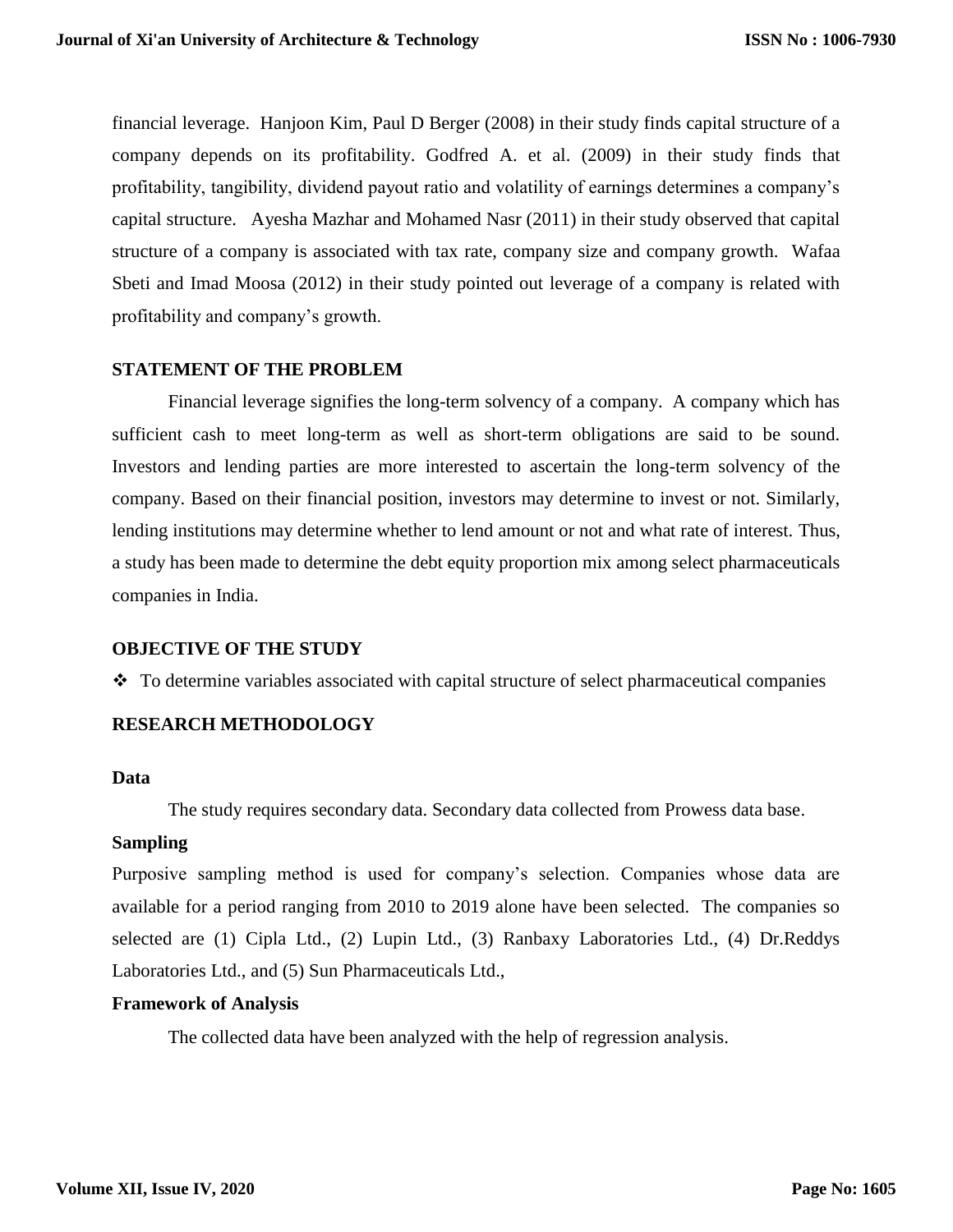# **FINDINGS**

Debt Equity Ratio introduced as a Dependent variables and size of tangible assets, profit, Non-debt tax shield, current ratio, dividend payout ratio, growth rate in sales, age of business, solvency ratio, interest coverage ratio, effective tax rate, cost of debt and equity, equity return, bank rate, selling and distribution expenses and inflation are introduced as independent variables. The following is the regression equation to determine the influence of select independent variables on capital structure of select pharmaceutical companies.

**CS= a + b1 STA + b<sup>2</sup> Pro + b<sup>3</sup> NDTS + b<sup>4</sup> CR + b<sup>5</sup> DPR + b<sup>6</sup> GRS + b<sup>7</sup> AOB + b<sup>8</sup> ETR + b<sup>9</sup> ICR + b<sup>10</sup> SDE + b<sup>11</sup> ROE + b<sup>12</sup> SR + b13INF + b14BR +**   $$ 

Where,

| CS          | $=$ | Capital Structure                 |
|-------------|-----|-----------------------------------|
| a           | $=$ | <b>Intercept Term</b>             |
| $b_1b_9$    |     | <b>Regression Coefficients</b>    |
| <b>STA</b>  | $=$ | Size of Tangible Assets           |
| Pro         | $=$ | Profit                            |
| <b>NDTS</b> | $=$ | Non Debt Tax Shield               |
| CR          | $=$ | <b>Current Ratio</b>              |
| <b>DPR</b>  | $=$ | Dividend Payout Ratio             |
| <b>GRS</b>  | $=$ | Growth Rate in Sales              |
| <b>AOB</b>  | $=$ | Age of Business                   |
| <b>ETR</b>  | $=$ | <b>Effective Tax Rate</b>         |
| <b>ICR</b>  | $=$ | <b>Interest Coverage Ratio</b>    |
| <b>SDE</b>  | $=$ | Selling and Distribution Expenses |
| <b>ROE</b>  | $=$ | Return on Equity                  |
| <b>SR</b>   | $=$ | <b>Solvency Ratio</b>             |
| <b>INF</b>  | $=$ | Inflation                         |
| <b>BR</b>   | $=$ | <b>Bank Rate</b>                  |
| <b>COE</b>  | $=$ | <b>Cost of Equity</b>             |
| <b>COD</b>  | $=$ | Cost of Debt                      |
| e           | $=$ | Error Term                        |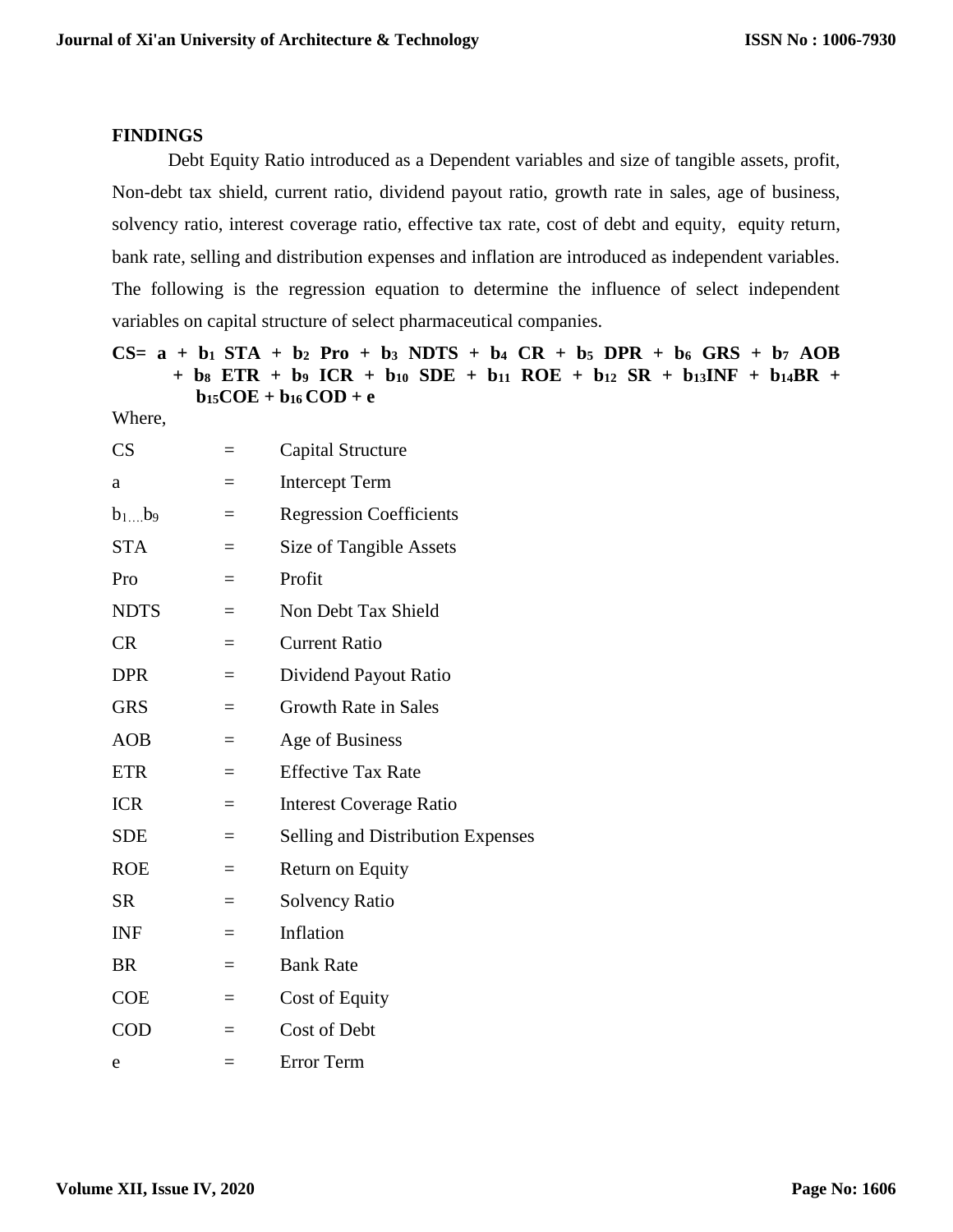| <b>Variables</b>                  | <b>Regression</b><br>coefficient | <b>Standard</b><br>error | Т         |
|-----------------------------------|----------------------------------|--------------------------|-----------|
| Size of Tangible Assets           | $-0.057$                         | 0.055                    | $-1.032$  |
| Profit                            | 1.070                            | 0.759                    | 1.410     |
| Non Debt Tax Shield               | 12.597                           | 7.271                    | 1.732     |
| <b>Current Ratio</b>              | $0.166**$                        | 0.033                    | 4.987     |
| Dividend Payout Ratio             | 0.000                            | 0.001                    | 0.289     |
| <b>Growth Rate in Sales</b>       | $-0.351$                         | 0.188                    | $-1.872$  |
| Age of Business                   | $-0.005*$                        | 0.002                    | $-2.455$  |
| <b>Effective Tax Rate</b>         | 0.530                            | 0.303                    | 1.752     |
| <b>Interest Coverage Ratio</b>    | $0.001*$                         | 0.000                    | 2.559     |
| Selling and Distribution Expenses | $-1.223$                         | 1.948                    | $-0.628$  |
| Return on Equity                  | $-0.913**$                       | 0.201                    | $-4.544$  |
| <b>Solvency Ratio</b>             | $-0.343**$                       | 0.033                    | $-10.477$ |
| Inflation                         | 0.018                            | 0.014                    | 1.297     |
| <b>Bank Rate</b>                  | $-0.089**$                       | 0.033                    | $-2.688$  |
| Cost of Equity                    | $0.003**$                        | 0.001                    | 2.738     |
| Cost of Debt                      | $0.182**$                        | 0.039                    | 4.665     |

**Table 1**

**Determinants of Capital Structure – Pharmaceutical**

\* Significant at five per cent level \*\* Significant at one per cent level

| Constant                      | : 1.730     |
|-------------------------------|-------------|
| <b>Std.</b> Error of Estimate | : 0.471     |
| $\overline{R}^2$              | : 0.769     |
| $\mathbb{R}^2$                | $: 0.816**$ |

The result of regression analysis disclose that Current Ratio, Return on Equity, Solvency Ratio, Bank Rate, Cost of Debt, Cost of Equity, Age of Business and Interest Coverage Ratio significantly influences capital structure of pharmaceutical companies. The select independent variables collectively contribute to a tune of 81.60 per cent towards determining capital structure. The value of  $\mathbb{R}^2$  is found to be significant at one per cent level.

# **Suggestions**

- Companies with long-term existence along should think of issuing Equity share for mobilizing their capital whereas, new promoted companies should mobilize their capital through Debt than equity shares.
- Companies which have sufficient cash inflows alone should mobilize funds through Debt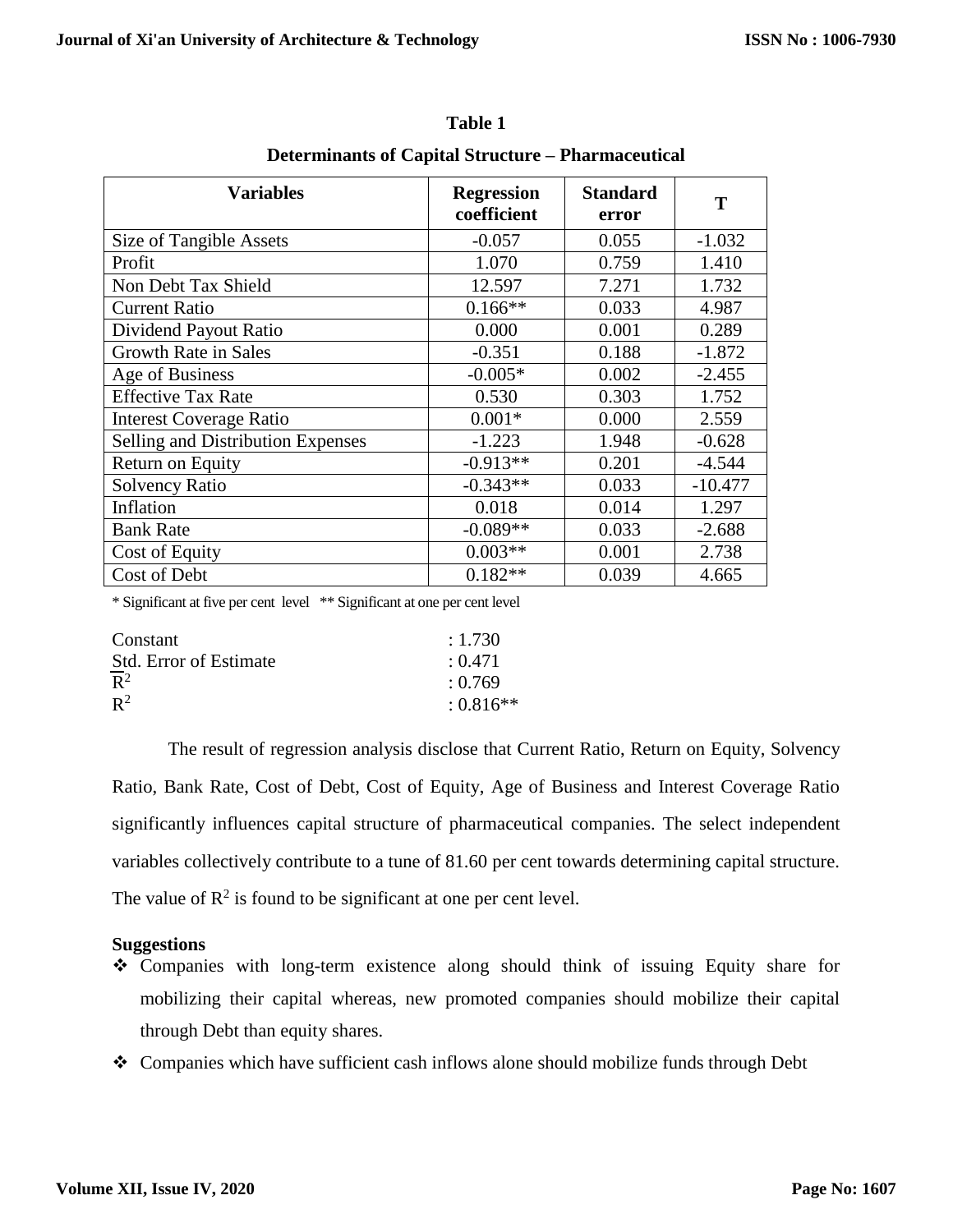- When bank rate of interest is low, companies should avail loan from banks or financial institutions at low rate of interest, instead of mobilizing funds from stock market
- Based on cost of equity and debt, companies should determine their optimal capital structure, where risk should be minimized and return to be maximized
- Companies can think of expanding their business through mobilizing more funds, if their solvency position is satisfied.

## **CONCLUSION**

The result of the study indicates that current ratio, return on equity, solvency ratio, bank rate, cost of debt, cost of equity, age of business and interest coverage ratio significantly influences capital structure of pharmaceutical companies. Depending on the debt and equity earning potential of a company is determined. Thus, utmost care to be exercised by the authority concerned while determining the capital structure of their company for their long-term sustainability and profitability.

## **REFERENCES**

- **Booth L.V. Aiazian, and A. Kunt Demirgne, and V. Maksimoie (2001),** "Capital Structure in Developing Countries", Journal of Finance, Vol. 56, pp. 87-130
- **Saumitra N Bhadyru (2002),** "Determinants of Corporate Borrowing: Some Evidence from the Indian Corporate Structure", Journal of Economics and Finance, Vol. 26
- **Mohanty (2003),** "A Review of Research on the Practices of Corporate Finance", South Asian Journal of Management, Vol. 9; No. 4,. pp. 202-229.
- **Sarma, Thenmozhi and SK Preethi (2004),** "Effect of Non-Traditional Debt on Financial Risk: Evidence from Indian manufacturing Firms", Paper Presented at International conference on Business and Finance-2003 December 15 and 16, 2003
- **Hanjoon Kim, Paul D Berger (2008),** "A Comparison of Capital Structure Determinants: The United States and the Republic of Korea", Multinational Business Review. Detroit: Winter 2008, Vol. 16, Issue. 1, pp. 79-101.
- **Godfred A.Bokpin and Anastacia C.Arko (2009),** "Ownership Structure, Corporate Governance and Capital Structure Decemberisions of Firms: Empirical Evidence from Ghana", Studies in Economics and Finance, Vol. 26, No. 4, pp. 246-256